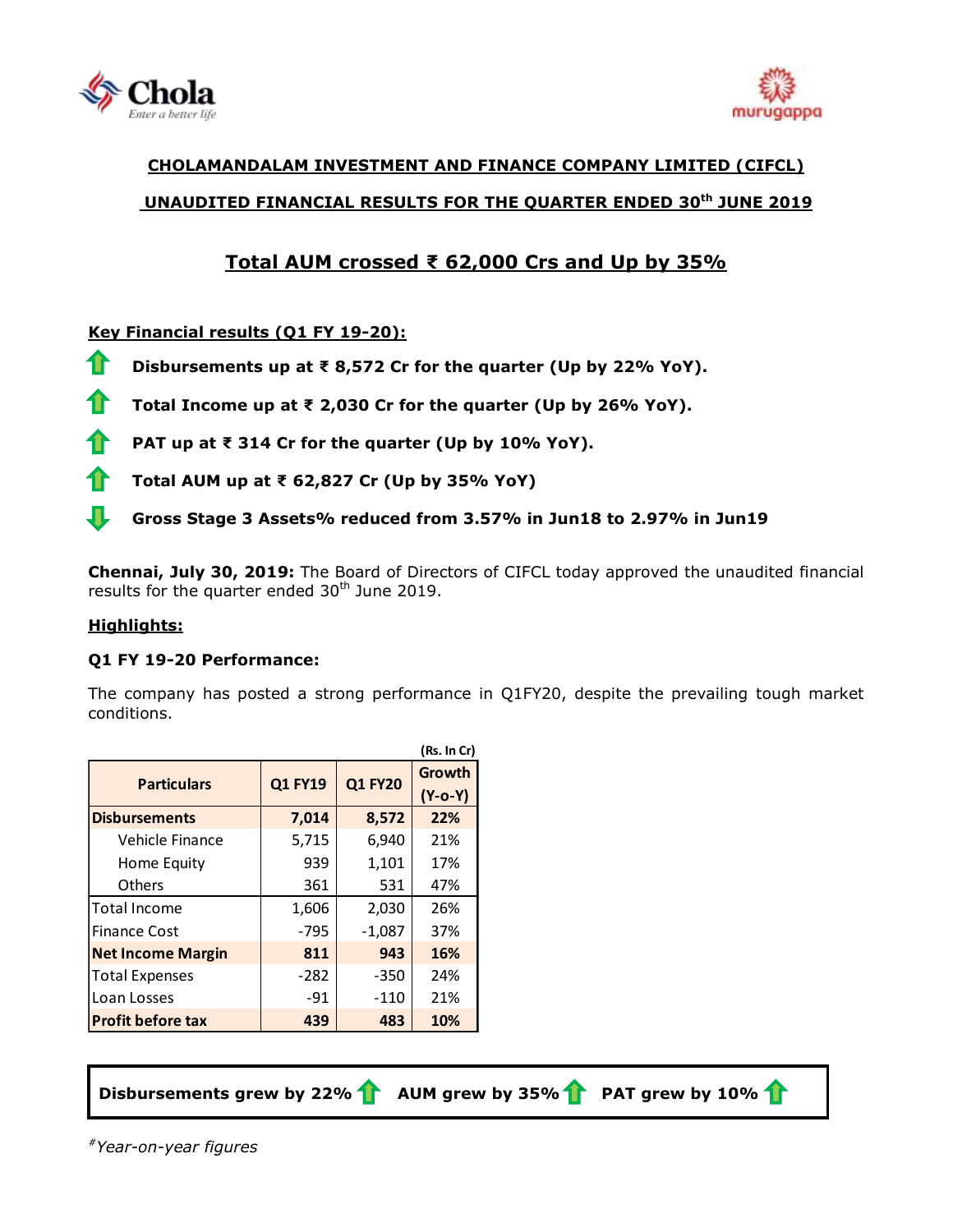



### **Performance Highlights:**

- Aggregate disbursements for the quarter ended June 19 were at  $\bar{\tau}$  8,572 Cr as against  $\bar{\tau}$ 7,014 Cr in the previous year registering a growth of 22%.
- Vehicle Finance (VF) business has clocked a volume of ₹ 6,940 Cr for the quarter ended June 2019 as against ₹ 5,715 Cr in the previous year, reporting a growth of 21% Y-o-Y.
- Home Equity (HE) business disbursed  $\overline{\xi}$  1,101 Cr as against  $\overline{\xi}$  939 Cr for Q1 FY19, marking a growth of 17% Y-o-Y.
- AUM grew by 35% at ₹ 62,827 Cr as compared to ₹ 46,709 Cr in Q1 FY19.
- Vehicle Finance (VF) AUM grew by 28% at  $\bar{\tau}$  42,977 Cr as compared to  $\bar{\tau}$  33,542 Cr in Q1 FY19.
- Home Equity (HE) AUM grew by 17% at  $\overline{\tau}$  12,119 Cr as compared to  $\overline{\tau}$  10,374 Cr in Q1 FY19.
- Profits after Tax (PAT) for the quarter ended June 2019 were at ₹ 314 Cr as against ₹ 285 Cr last year registering a growth of 10%.
- The PBT-ROTA for Q1 FY20 is at 3.4% and ROE for Q1 FY 20 is at 20%
- Further, the Company has been carrying excess liquidity from the second quarter of last financial year and continued during the current quarter as well. The excess money as of Jun 19, was held in fixed deposits for Rs.4753 Cr and balance of Rs.591 Cr in cash and current account balances with banks. This resulted in a negative carry and had adversely affected the Net Income Margins.
- Our Branch presence increased to 999 Branches.

#### **Asset Quality**

Notwithstanding the tight market conditions, CIFCL continues to demonstrate strong asset quality and has been able to reduce the Stage 3 receivables from 3.57% in Jun'18 to 2.97% in Jun'19 (under IND AS) with a provision coverage of 36.2%. As per the traditional IGAAP approach too, the GNPA levels have reduced from 3.15% in Jun'18 to 2.62% in Jun'19 with a provision coverage of 46.8%.

#### **Capital Adequacy:**

The Capital Adequacy Ratio (CAR) of the company as on  $30<sup>th</sup>$  June 2019, was at 17.16% as against the regulatory requirement of 15%.

#### **Executive Director's Comments:**

Commenting on the results, Arun Alagappan, Executive Director, stated "In Q1 of FY 20, we were able to clock a robust growth in AUM of over 30%. In the Vehicle Finance business, we are well aware of the prevailing market situation. The company having seen similar business cycles in the past, is well equipped to manage the same and continue our growth trajectory. The Home Equity and the Home Loan businesses are also clocking steady growth – the exit of other weaker players from the market has led to a higher customer retention and disbursement growth in these